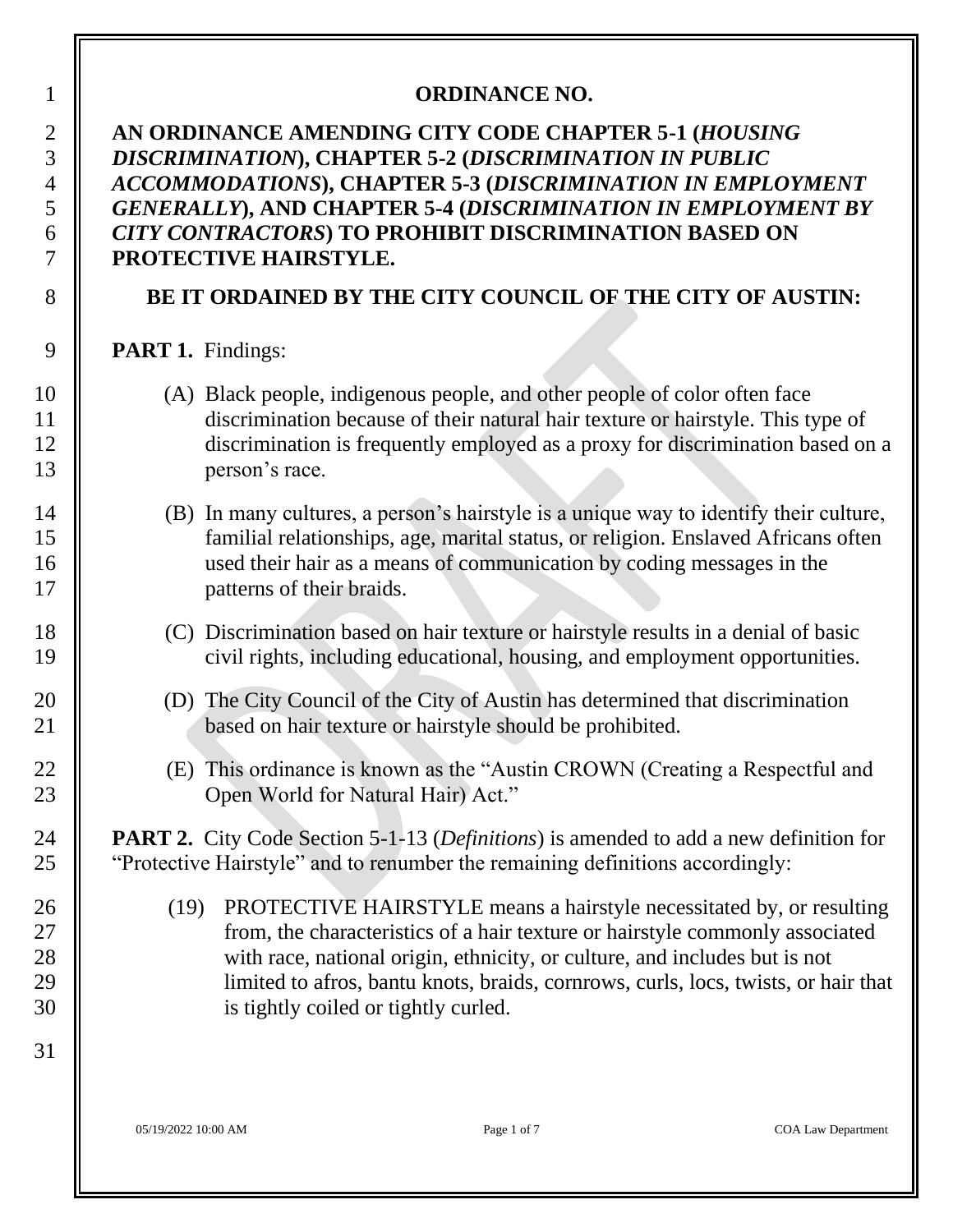**PART 3.** City Code Section 5-1-17 (*Appraisal Exemption*); Subsections (A) and (B) of City Code Section 5-1-51 (*Discrimination in Sale or Rental of Housing*); City Code Section 5-1-52 (*Publication Indicating Discrimination*), Section 5-1-53 (*Availability for Inspection, Sale, or Rental*), and Section 5-1-54 (*Entry into Neighborhood*); Subsection (A) of City Code Section 5-1-56 (*Residential Real Estate Related Transaction*); and City Code Section 5-1-57 (*Brokerage Services*) are amended as follows:

#### **§ 5-1-17 APPRAISAL EXEMPTION.**

 This article does not prohibit a person engaged in the business of furnishing **appraisals of residential real property from taking into consideration factors other than race, color, religion, sex, sexual orientation, gender identity, disability, age,**  $\parallel$  familial status, marital status, student status, creed, [or ]national origin, or protective hairstyle.

#### **§ 5-1-51 DISCRIMINATION IN SALE OR RENTAL OF HOUSING.**

- 45 (A) A person may not refuse to sell or rent a dwelling to a person who has made a **bona** fide offer; refuse to negotiate for the sale or rental of a dwelling; or 47  $\parallel$  otherwise make unavailable or deny  $\lceil \theta \rceil$  dwelling to any person based on 48  $\parallel$  race, color, religion, sex, sexual orientation, gender identity, age, familial 49 | status, disability, marital status, student status, creed, national origin, protective hairstyle, or source of income.
- (B) A person may not discriminate against a person in the terms, conditions, or privileges of sale or rental of a dwelling or in providing services or facilities in connection with the sale or rental, based on race, color, religion, sex, sexual orientation, gender identity, age, familial status, disability, marital status, 55  $\parallel$  student status, creed, national origin, protective hairstyle, or source of income.

# **§ 5-1-52 PUBLICATION INDICATING DISCRIMINATION.**

 A person may not make, print, or publish or cause to be made, printed, or published any notice, statement, or advertisement with respect to the sale or rental of a dwelling that indicates any preference, limitation, or discrimination based on race, color, religion, sex, sexual orientation, gender identity, disability, age, familial status, marital status, student status, creed, national origin, protective hairstyle, or source of income, or an intention to make such a preference, limitation, or discrimination.

# **§ 5-1-53 AVAILABILITY FOR INSPECTION, SALE, OR RENTAL.**

05/19/2022 10:00 AM Page 2 of 7 COA Law Department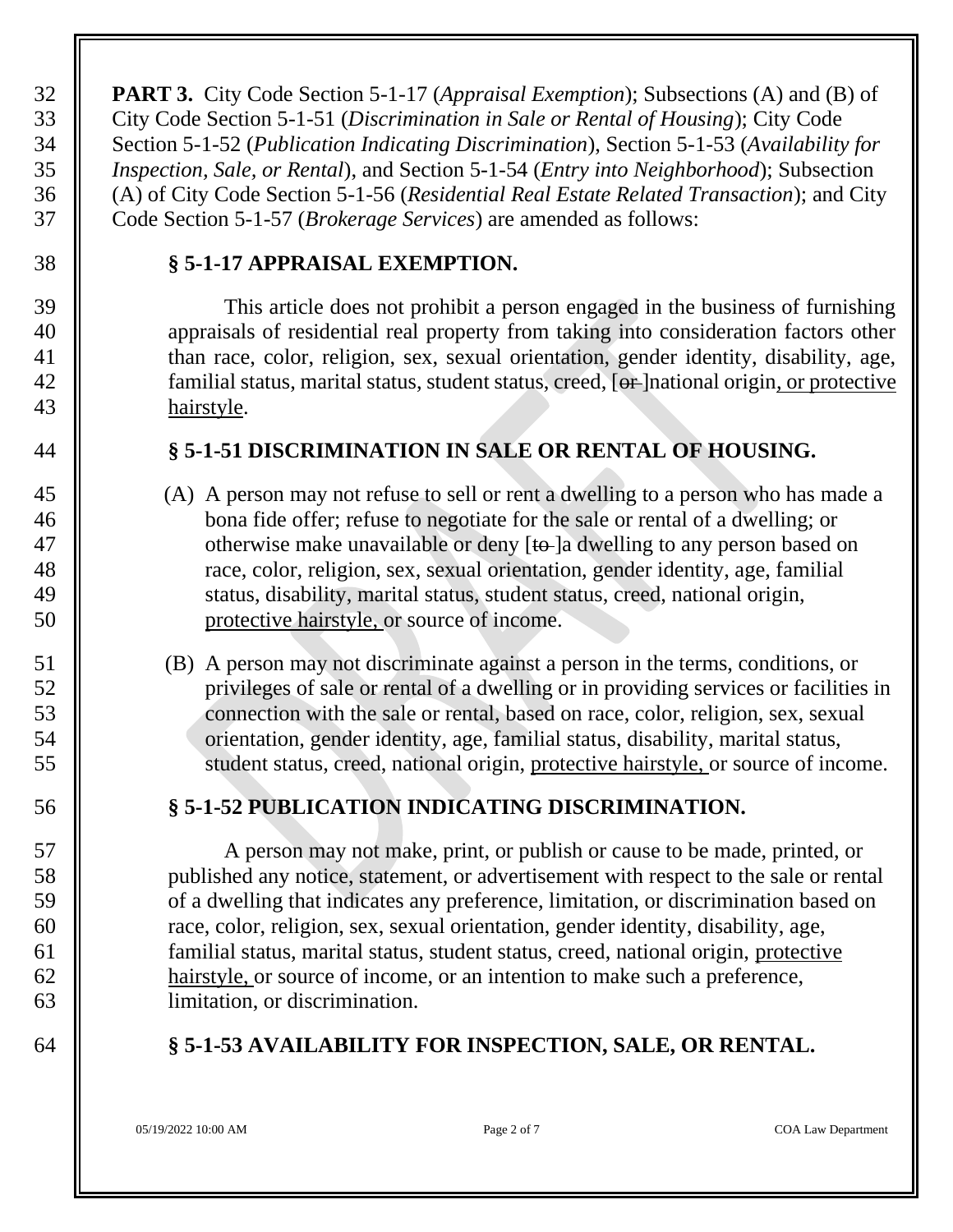A person may not represent to a person based on race, color, religion, sex, 66 sexual orientation, gender identity, disability, age, familial status, marital status, student status, creed, national origin, protective hairstyle, or source of income that a dwelling is not available for inspection, sale or rental when the dwelling is available for inspection.

### **§ 5-1-54 ENTRY INTO NEIGHBORHOOD.**

 A person may not, for profit, induce or attempt to induce a person to sell or rent a dwelling by representations regarding the entry or prospective entry into a neighborhood of a person of a particular race, color, religion, sex, sexual orientation, gender identity, disability, age, familial status, marital status, student status, creed, national origin, protective hairstyle, or source of income.

# **§ 5-1-56 RESIDENTIAL REAL ESTATE RELATED TRANSACTION.**

 (A) A person whose business includes engaging in residential real estate related transactions may not discriminate against a person in making a real estate related transaction available or in the terms or conditions of a real estate **||** related transaction because of race, color, religion, sex, sexual orientation, gender identity, disability, age, familial status, marital status, student status, 82 | creed, national origin, protective hairstyle, or source of income.

# **§ 5-1-57 BROKERAGE SERVICES.**

84 A person may not deny any person access to, or membership or participation in, a multiple-listing service, real estate brokers' organization or other service, 86 Solution, or facility relating to the business of selling or renting dwellings, or discriminate against a person in the terms or conditions of access, membership, or **||** participation in such an organization, service, or facility because race, color, religion, 89 Sex, sexual orientation, gender identity, disability, age, familial status, marital status, 90 Student status, creed, national origin, protective hairstyle, or source of income.

 **PART 4.** City Code Section 5-2-2 (*Definitions*) is amended to add a new definition for **W** "Protective Hairstyle" and to renumber the remaining definitions accordingly:

93 (9) PROTECTIVE HAIRSTYLE means a hairstyle necessitated by, or resulting  $\parallel$  from, the characteristics of a hair texture or hairstyle commonly associated with race, national origin, ethnicity, or culture, and includes but is not limited to afros, bantu knots, braids, cornrows, curls, locs, twists, or hair that **is tightly coiled or tightly curled.** 

**PART 5.** City Code Section 5-2-4 (*Prohibited Practices*) is amended as follows: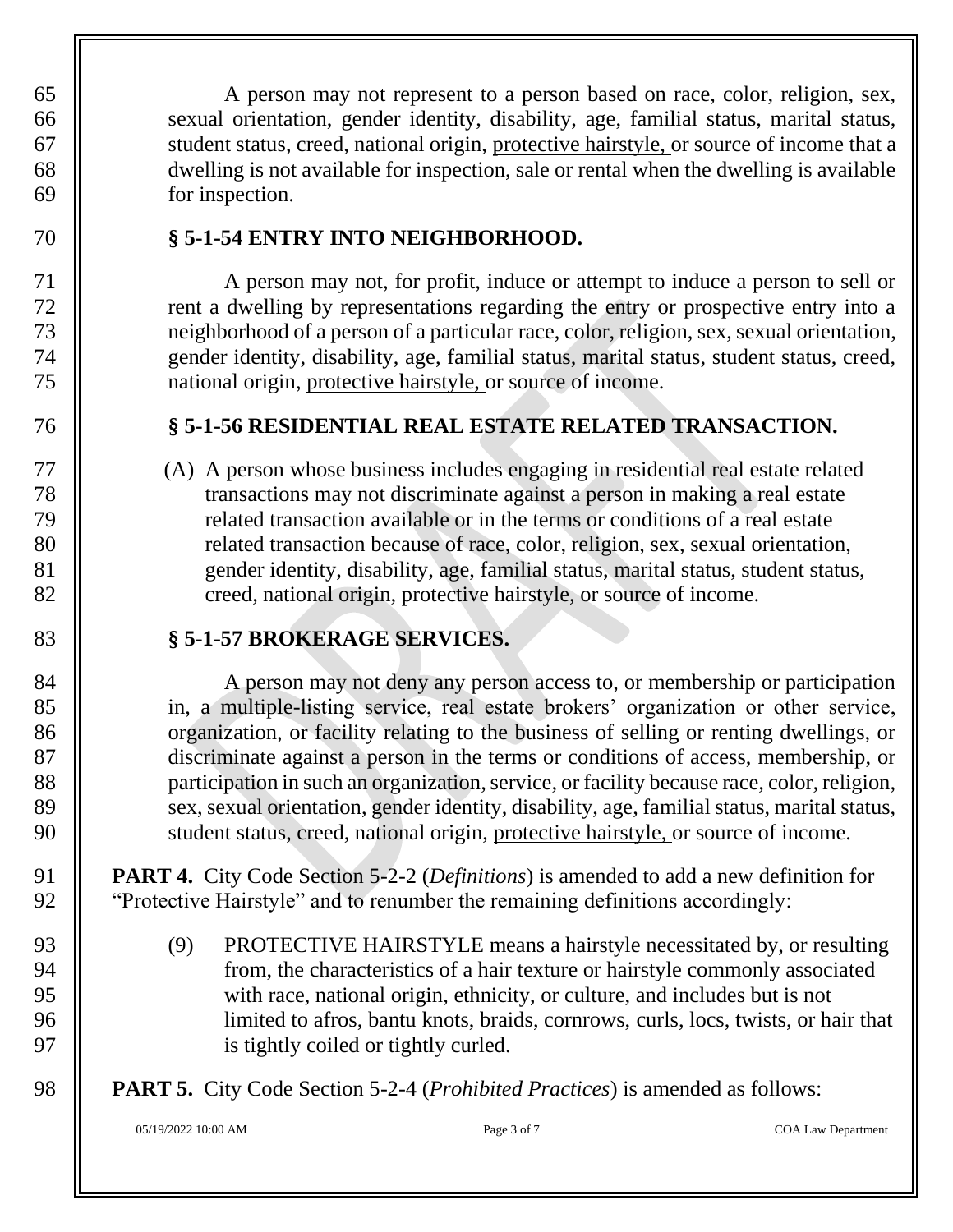05/19/2022 10:00 AM Page 4 of 7 COA Law Department **§ 5-2-4 PROHIBITED PRACTICES.** (A) A person whose business includes engaging in residential real estate related transactions may not discriminate against a person in making a real estate **i** related transaction available or in the terms or conditions of a real estate related transaction because of race, color, religion, sex, sexual orientation, gender identity, disability, age, familial status, marital status, student status, **creed**, national origin, protective hairstyle, or source of income. (B) A person, including the owner, operator, or lessee of a public accommodation may not directly or indirectly exclude, segregate, limit, refuse or deny a person the accommodations, advantages, facilities, benefits, privileges, services, or goods of the public accommodation based on race, color, religion, sex, sexual **I** orientation, gender identification, national origin, age, protective hairstyle, or **disability.**  (C) A person, including the owner, operator, or lessee of a public accommodation, **I** may not circulate, issue, display, post, mail, or publish a statement, **a**dvertisement, or sign that indicates that the accommodations, advantages, facilities, benefits, privileges, services, or goods of the public accommodation 116 will be denied to an individual based on race, color, religion, sex, sexual **I** orientation, gender identification, national origin, age, protective hairstyle, or disability, or that the patronage or presence of an individual is objectionable, unwelcome, unacceptable, undesirable, or unsolicited based on race, color, **||** religion, sex, sexual orientation, gender identification, national origin, age, protective hairstyle, or disability. **PART 6.** City Code Section 5-3-2 (*Definitions*) is amended to add a new definition for "Protective Hairstyle" and to renumber the remaining definitions accordingly: 124 (14) PROTECTIVE HAIRSTYLE means a hairstyle necessitated by, or resulting from, the characteristics of a hair texture or hairstyle commonly associated 126 With race, national origin, ethnicity, or culture, and includes but is not 127 limited to a fros, bantu knots, braids, cornrows, curls, locs, twists, or hair that **is tightly coiled or tightly curled. PART 7.** Subsections (A) through (E) of City Code Section 5-3-4 (*Unlawful Employment Practices*) are amended as follows: **§ 5-3-4 UNLAWFUL EMPLOYMENT PRACTICES.** 132 (A) An employer may not: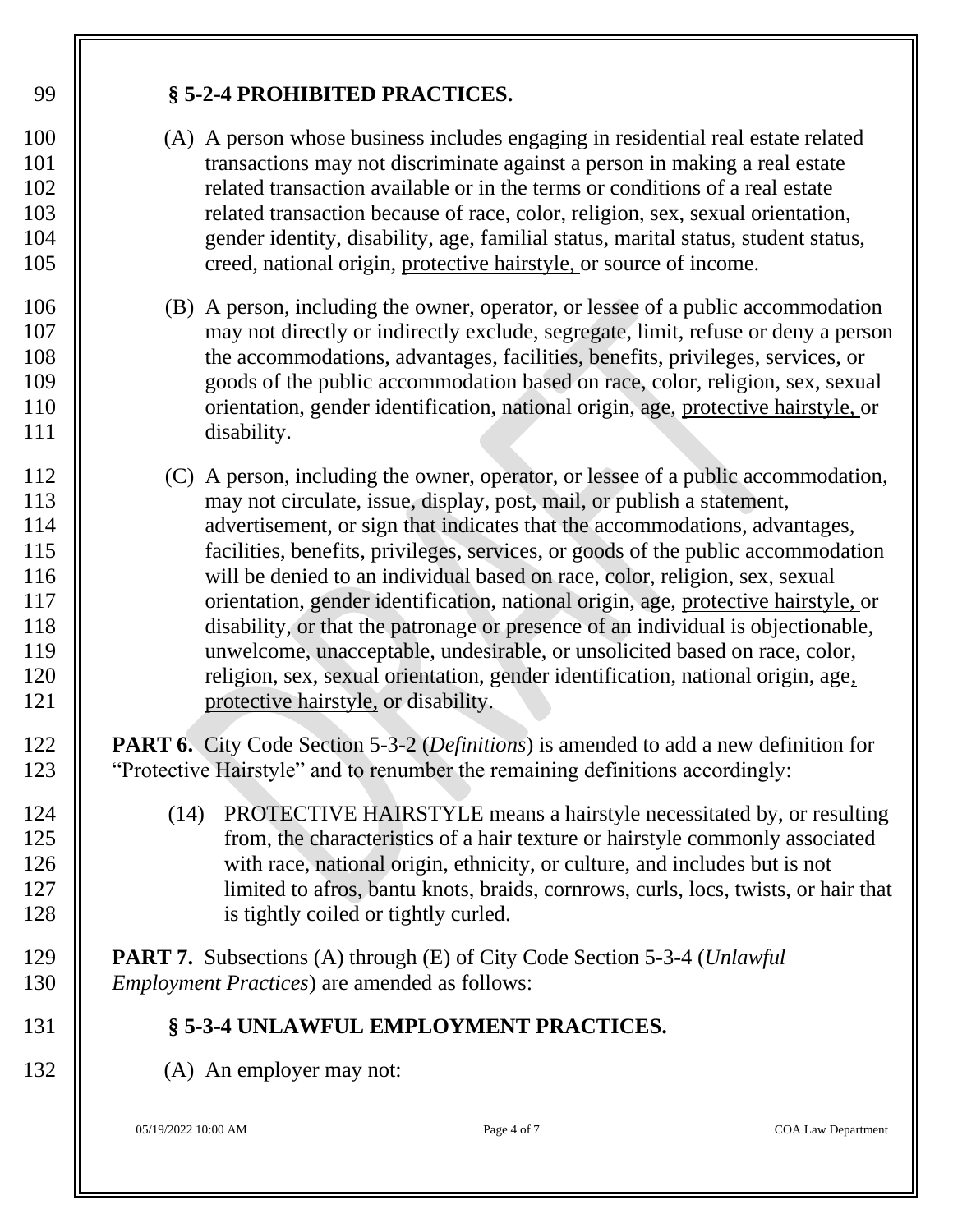| 133<br>134<br>135<br>136<br>137<br>138<br>139<br>140<br>141<br>142 |                     | (1) fail or refuse to hire or to discharge any individual, or otherwise<br>discriminate against an individual with respect to compensation, terms,<br>conditions, or privileges of employment, based on the individual's race,<br>color, religion, sex, sexual orientation, gender identity, national origin,<br>age, protective hairstyle, or disability; or<br>(2) limit, segregate, or classify an employee or applicant for employment in<br>a way which would deprive or tend to deprive an individual of<br>employment opportunities or otherwise adversely affect the individual's<br>status as an employee, based on the individual's race, color, religion,<br>sex, sexual orientation, gender identity, national origin, age, protective |                           |
|--------------------------------------------------------------------|---------------------|----------------------------------------------------------------------------------------------------------------------------------------------------------------------------------------------------------------------------------------------------------------------------------------------------------------------------------------------------------------------------------------------------------------------------------------------------------------------------------------------------------------------------------------------------------------------------------------------------------------------------------------------------------------------------------------------------------------------------------------------------|---------------------------|
| 143                                                                |                     | hairstyle, or disability.                                                                                                                                                                                                                                                                                                                                                                                                                                                                                                                                                                                                                                                                                                                          |                           |
| 144                                                                |                     | (B) An employment agency may not:                                                                                                                                                                                                                                                                                                                                                                                                                                                                                                                                                                                                                                                                                                                  |                           |
| 145<br>146<br>147                                                  |                     | (1) fail or refuse to refer for employment, or otherwise discriminate against,<br>an individual based on race, color, religion, sex, sexual orientation,<br>gender identity, national origin, age, protective hairstyle, or disability; or                                                                                                                                                                                                                                                                                                                                                                                                                                                                                                         |                           |
| 148<br>149<br>150                                                  |                     | (2) classify or refer for employment an individual based on race, color,<br>religion, sex, sexual orientation, gender identity, national origin, age,<br>protective hairstyle, or disability.                                                                                                                                                                                                                                                                                                                                                                                                                                                                                                                                                      |                           |
| 151                                                                |                     | (C) A labor organization may not:                                                                                                                                                                                                                                                                                                                                                                                                                                                                                                                                                                                                                                                                                                                  |                           |
| 152<br>153<br>154<br>155                                           |                     | (1) exclude or $[to]$ expel from its membership, or otherwise discriminate<br>against, an individual based on race, color, religion, sex, sexual<br>orientation, gender identity, national origin, age, protective hairstyle, or<br>disability.                                                                                                                                                                                                                                                                                                                                                                                                                                                                                                    |                           |
| 156<br>157<br>158<br>159<br>160<br>161<br>162<br>163               |                     | (2) limit, segregate, or classify its membership, or applicants for<br>membership, or classify or fail or refuse to refer for employment an<br>individual in a way which would deprive or tend to deprive the<br>individual of employment opportunities, limit employment<br>opportunities, or otherwise adversely affect the individual's status as an<br>employee or as an applicant for employment, based on the individual's<br>race, color, religion, sex, sexual orientation, gender identity, national<br>origin, age, protective hairstyle, or disability; or                                                                                                                                                                              |                           |
| 164<br>165                                                         |                     | (3) cause or attempt to cause an employer to discriminate against an<br>individual in violation of this section.                                                                                                                                                                                                                                                                                                                                                                                                                                                                                                                                                                                                                                   |                           |
|                                                                    | 05/19/2022 10:00 AM | Page 5 of 7                                                                                                                                                                                                                                                                                                                                                                                                                                                                                                                                                                                                                                                                                                                                        | <b>COA Law Department</b> |

 $\overline{\mathbb{F}}$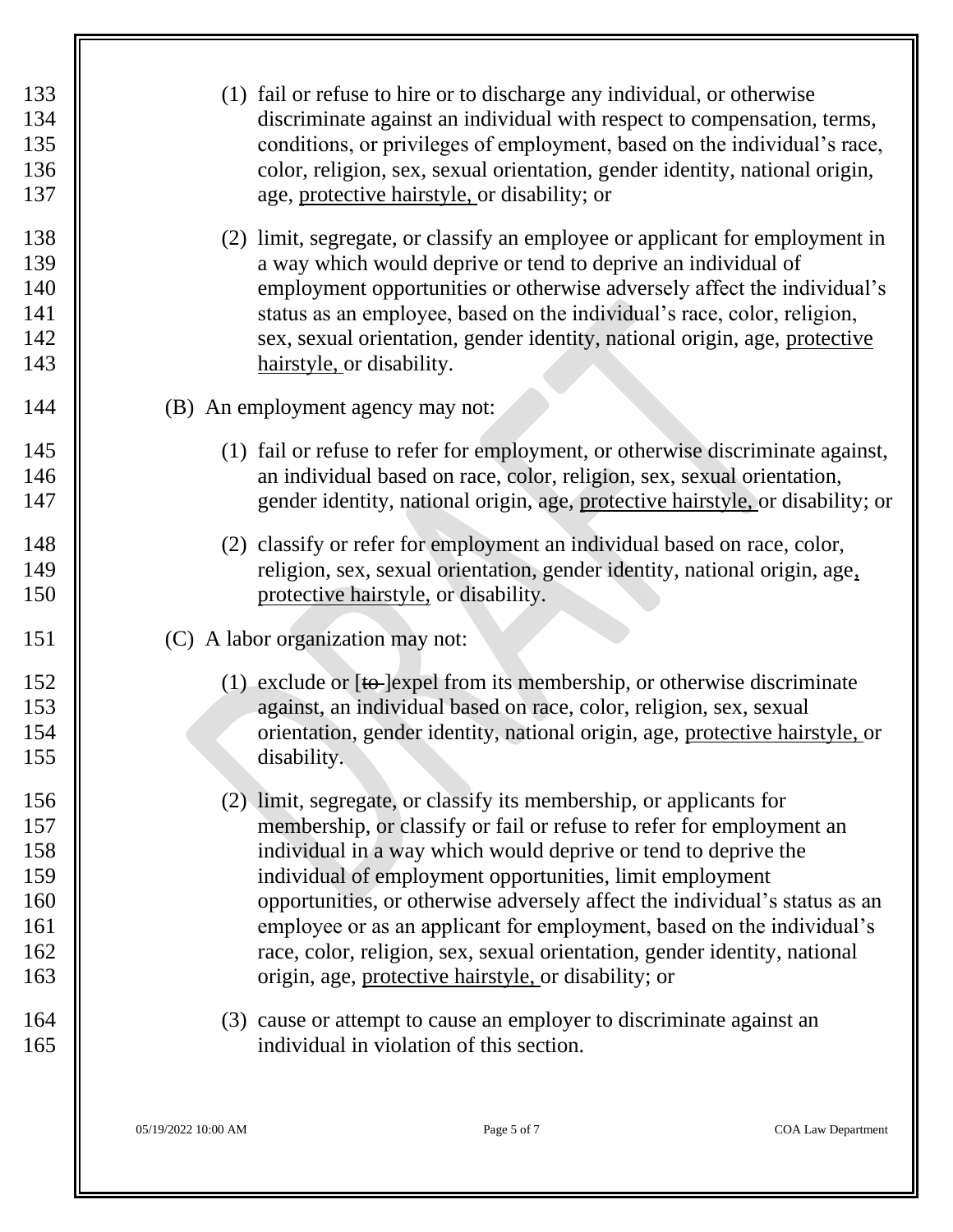| 166<br>167<br>168<br>169<br>170<br>171               |                                 | (D) An employer, labor organization, or joint labor-management committee<br>controlling apprenticeship or other training or retraining, including on-the-job<br>training programs, may not discriminate against an individual based on race,<br>color, religion, sex, sexual orientation, gender identity, national origin, age,<br>protective hairstyle, or disability in admission to or employment in a program<br>established to provide apprenticeship or other training.                                                                                                 |                           |
|------------------------------------------------------|---------------------------------|--------------------------------------------------------------------------------------------------------------------------------------------------------------------------------------------------------------------------------------------------------------------------------------------------------------------------------------------------------------------------------------------------------------------------------------------------------------------------------------------------------------------------------------------------------------------------------|---------------------------|
| 172<br>173<br>174<br>175<br>176<br>177<br>178<br>179 | disability related to:          | (E) Unless it is a bona fide occupational qualification for employment, an<br>employer, labor organization, employment agency, or joint labor-management<br>committee controlling apprenticeship or other training or retraining, including<br>on-the-job training programs, may not print, publish, or cause to be printed or<br>published a notice or advertisement that indicates a preference, limitation,<br>specification, or discrimination based on race, color, religion, sex, sexual<br>orientation, gender identity, national origin, age, protective hairstyle, or |                           |
| 180                                                  | (1) employment by the employer; |                                                                                                                                                                                                                                                                                                                                                                                                                                                                                                                                                                                |                           |
| 181<br>182                                           | employment agency; or           | (2) membership in or classification or referral for employment by an                                                                                                                                                                                                                                                                                                                                                                                                                                                                                                           |                           |
| 183<br>184                                           |                                 | (3) admission to, or employment in, a program established to provide<br>apprenticeship or other training by a joint labor-management committee.                                                                                                                                                                                                                                                                                                                                                                                                                                |                           |
| 185<br>186<br>187                                    |                                 | <b>PART 8.</b> City Code Section 5-4-1 ( <i>Definitions</i> ) is amended to revise the definition of<br>"Discriminatory Employment Practice," to add a new definition for "Protective"<br>Hairstyle," and to renumber the remaining definitions accordingly:                                                                                                                                                                                                                                                                                                                   |                           |
| 188<br>189<br>190<br>191<br>192<br>193<br>194        |                                 | (3) DISCRIMINATORY EMPLOYMENT PRACTICE means<br>discrimination against an individual because of race, creed, color, religion,<br>national origin, sexual orientation, gender identity, disability, protective<br>hairstyle, sex or age, unless sex or age is a bona fide occupational<br>qualification of employment during an employment action, including<br>recruiting, advertising, hiring, layoff, termination, classification, training or<br>selection for training, promotion, demotion, transfer, or compensation.                                                    |                           |
| 195<br>196<br>197<br>198<br>199                      |                                 | (6) PROTECTIVE HAIRSTYLE means a hairstyle necessitated by, or<br>resulting from, the characteristics of a hair texture or hairstyle commonly<br>associated with race, national origin, ethnicity, or culture, and includes but is<br>not limited to afros, bantu knots, braids, cornrows, curls, locs, twists, or hair<br>that is tightly coiled or tightly curled.                                                                                                                                                                                                           |                           |
| 200                                                  | 05/19/2022 10:00 AM             | Page 6 of 7                                                                                                                                                                                                                                                                                                                                                                                                                                                                                                                                                                    | <b>COA Law Department</b> |

ĪĪ